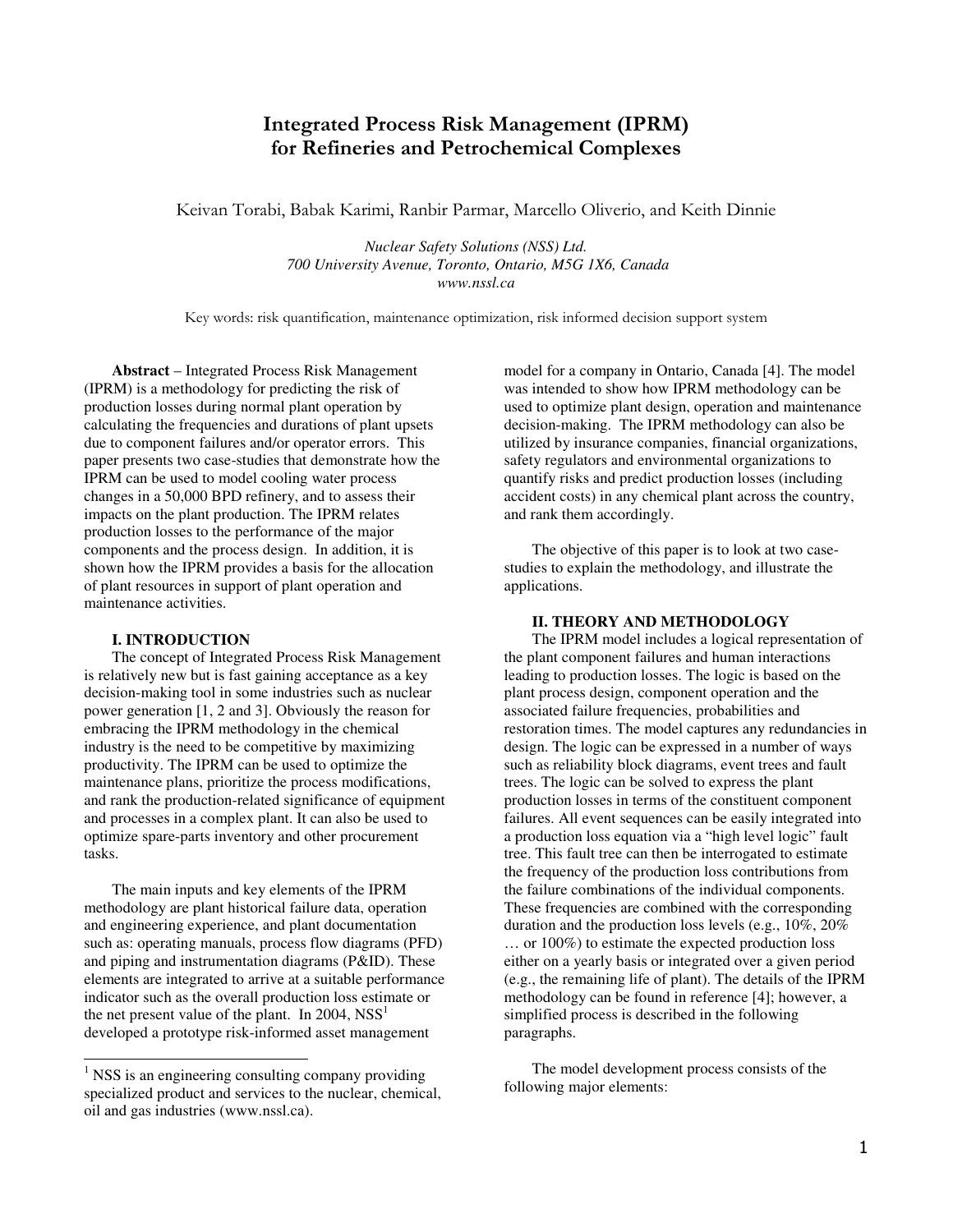- Identifying the most important processes and support systems (i.e., utilities) that are considered major potential contributors to production loss. The list of the most important processes needs to be derived by a systematic review of plant performance data as well as input from the plant engineers and managers. The level of detail should be kept at the major component level, such as pumps, heat exchangers, etc.
- Creating event sequence tables for each component, in each system based on historical data, operating experience, review of the plant operating manuals, PFDs and P&IDs. The results should be summarized in a failure mode and effects analysis (FMEA) table.
- Developing the fault tree diagram of the plant based on the FMEA table. A computer software application was used in this work to develop the fault tree logic.
- Assigning the failure frequencies, durations and production loss consequences to each event. These are primarily collected from past experiences and maintenance work reports.
- Developing a production loss spreadsheet that uses the fault tree frequencies as input and calculates the production losses in term of dollars. This spreadsheet is used to demonstrate the capability to do "what if" assessments in the IPRM model with a user friendly interface. Microsoft Excel was used to develop this interface.

The FMEA tables form the basis of the IPRM model. The fault tree model consists of a top event representing the complete loss of production at the plant. There might be several "top events" representing partial loss of production due to unavailability of different units and processes. Each individual top event represents the production loss associated with the corresponding unit. For each process unit, production losses can be further categorized according to the possible production loss percentages for that unit as identified in the corresponding FMEA table. The fault tree logic is arranged for each process such that the termination point is the combination of component failures that contribute to the generation losses. Therefore, each process should be divided into separate sub-trees based on the production loss percentages. For the purpose of this paper, we decided to focus on a cooling water supply system, which is common to many chemical and petrochemical plants, and only two production loss levels of 100% and 40% were examined.

There are two main data elements required for the IPRM model, component failure rates (including human error probabilities) and the corresponding restoration

times. In addition, test intervals of some dormant components and maintenance outage data (i.e., duration and frequency) are also used to estimate the probability of failure of the dormant components and the probability of a component being under planned maintenance. The sources of the failure rates used in this work included plant experience, process engineer judgment, and a generic database used by other plants. In instances where the plant data was readily available, it was used. The restoration times assigned to the component failure events were noted in the FMEA tables based on a review of historical events and the operators' input.

 The IPRM fault tree logic is solved using Boolean algebra to get a list of component failures that will lead to production losses. The results are stored in an output file called "cutsets solution". Each cutset shows a combination of failures for a possible production loss scenario and the frequency of that particular event happening. Table 1 shows the top 20 cutsets which are the most likely failure scenarios in cooling water supply system. Each row in Table 1 shows a sequence of component failures or a cutset that can lead to a production loss. The first column contains the frequency of the failure sequence of a cutset in given row. The second, third and fourth columns contain the actual failure events (e.g., storm, high lake temperature) or component failures (e.g., pump trip, human error, pipe break). The fifth column contains the longest event duration. The sixth column indicates the level of production loss (i.e., consequence). For example, 0.4 means that the failure sequence in question leads to 40% reduction in the unit output. The seventh column shows the plant capacity and finally the last column shows the production loss due to the event (i.e., quantified risk). For example, the second last row of Table 1 indicates a scenario when the lake temperature is high, and one of the pump screens is on maintenance, and all of a sudden one of the running pumps trips due to loss of electrical supply from the motor control center. This simultaneous failure will lead to 40% power loss and the frequency of such event is expected to be 6.61E-05 occurrences per year.

In this project, the cutset solution was imported into Microsoft Excel spreadsheet and a user interface was developed in Microsoft Visual Basic. The output from the spreadsheet was used to rank the processes. A typical process significance ranking diagram is shown in Figure 1. This graph shows what portion of the overall production loss would be due to losses in what units. The units with larger area would obviously have higher significance.

The IPRM is also useful to help prioritize the maintenance and improvement activities within each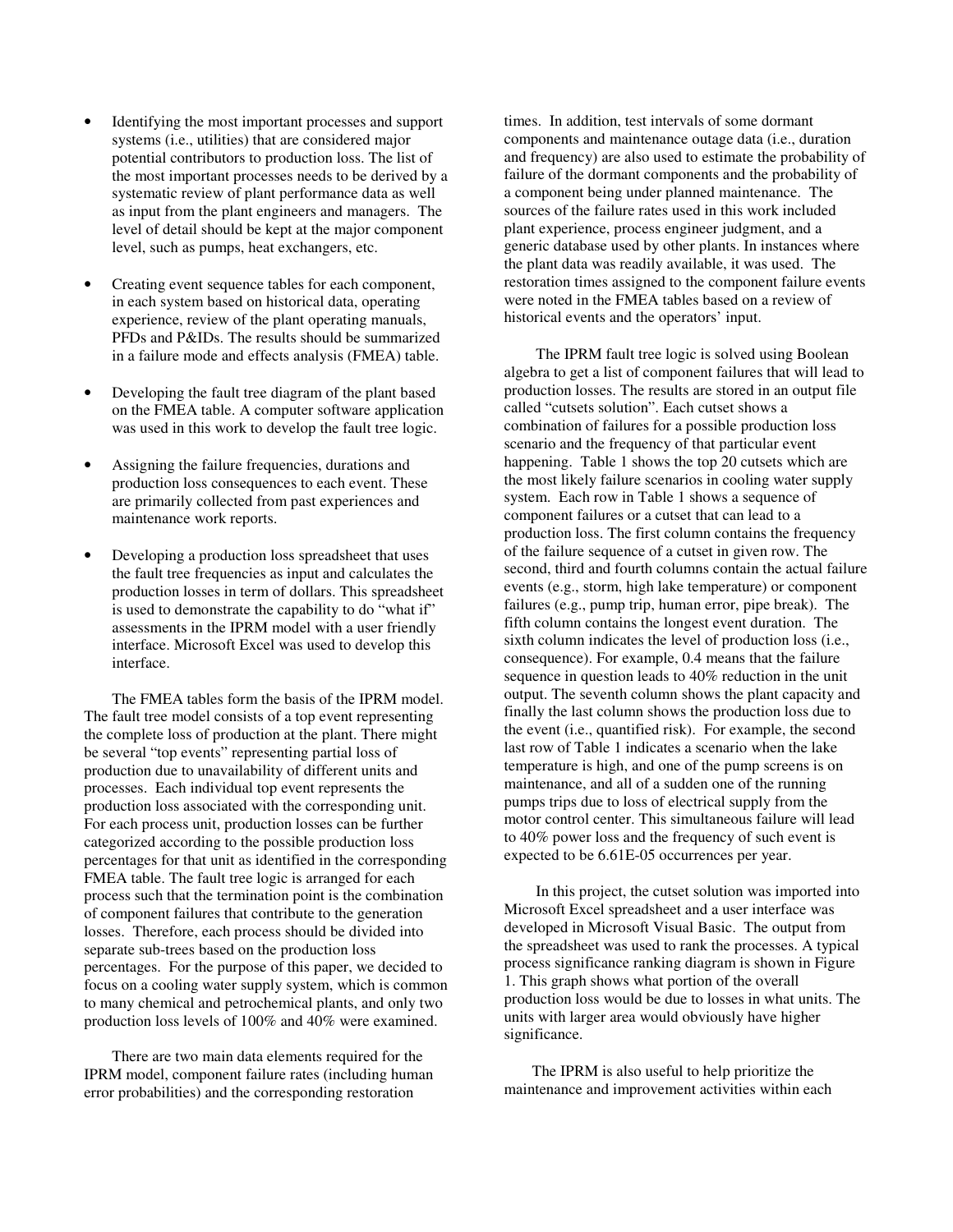process unit. The risk-informed prioritization helps to reduce plant downtime and losses due to accidents. This is explained in the following case studies.

### **III. CASE-STUDIES**

The cooling water supply system, along with instrument air, super-heated steam and electricity, is one of the utilities required for operation of any chemical plant. In this case-study we are interested in quantifying and assessing the risk associated with the loss of cooling water and the consequent production losses in a 50,000 barrel per day (BPD) refinery. The plant was assumed to have processes such as: fractionation (atmospheric and vacuum), fluidized catalytic cracking, alkylation, reforming, lube tower, extraction, dewaxing and so on.

Loss of cooling water to the main condenser of the fractionation columns would directly affect the reflux ratio, and heat and mass balance of the distillation tower. Consequently, the flow rate and the composition of the side streams would be affected. This would have a direct impact on all process units. Whereas, the loss of cooling water to the heat exchangers in one of the production units, such as extraction process, would only have impact on that particular unit and the consequences (i.e., production losses) would be much less significant.

The cooling water model included three supply pumps. The plant operating manual requires running either 2 or 3 of the pumps during normal operations. Three pumps are needed for summer time, once the cooling water supply temperature increases. Based on the historical weather data the probability of observing hot and humid summer days where the plant is located is about 0.2 (i.e., less than 2 months a year). In the meantime, the operating manual requirement is to:

- i. Shutdown the fractionation unit on loss of two cooling water supply pumps in summer conditions.
- ii. Shutdown one of the production units, and redirect the cooling water to the fractionation, if one of the cooling water supply pumps is unavailable in summer conditions.

The consequences of the above mentioned scenarios for loss of two out of three, and loss of one out of three pumps were translated into 100% production loss and 40% production loss, respectively.

### **Case-Study A: Installing one additional cooling water supply pump**

Due to plant ageing, the reliability of the cooling water pumps was degraded. Therefore, in order to

improve the reliability of the plant, it was suggested to install one additional pump to guarantee a continuous supply of cooling water all year round; particularly in summer. The cost of modification was in the order of \$50,000. The plant management needed to decide on the priority of this modification proposal.

In order to make a decision, the first step was to develop a baseline IPRM fault tree model (with all equipment in-service). The model was solved at zero truncation level to capture all the possible production loss contributors. Then the results of the baseline model were used to compare the alternatives in the plant design and/or operation. In this case-study the alternative design was to use four pumps in the model.

After solving the baseline IPRM fault tree model with three pumps in service for 20% of the time, 350,000 liters/year production loss was estimated due to impairments in the cooling water supply system (cooling water supply unit unavailable). The alternative IPRM fault tree model with four pumps in service (and 20% probability of hot summer days) showed 348,000 liters/year production loss. In other words the improvement that the extra pump would make was insignificant. The return of investment (ROI) for this modification would have been approximately 250 years. Therefore, the proposal was rejected.

However, it is important to note that the same scenario in a different plant could have a quite different outcome. For example, if plant was located in a place where the probability of hot summer days could be as much as P=0.6, the result would change. Also, the main reason for observing a small difference between the two scenarios was the low failure frequency of each pump. In a plant with higher historical failure rates the results could be different.

The effectiveness of the preventive maintenance program on the pumps can also be easily quantified and ranked by using the IPRM fault tree model. For maintenance optimization, it is only required to change the failure rate of the desired components in the baseline model, and calculate how much the overall production loss changes. In this case-study the actual failure rate of the pumps was 0.01 occurrences/year (i.e., once in 100 years of operation) with 24 hrs time to recover. If the failure rate was increased to 0.1 occurrences/year (i.e., once in 10 years of operation), it was noticed that the overall production loss would not increase significantly. Therefore, it was concluded that the preventive maintenance frequency on these pumps can be decreased without a significant increase in risk of production loss due to cooling water pump trip.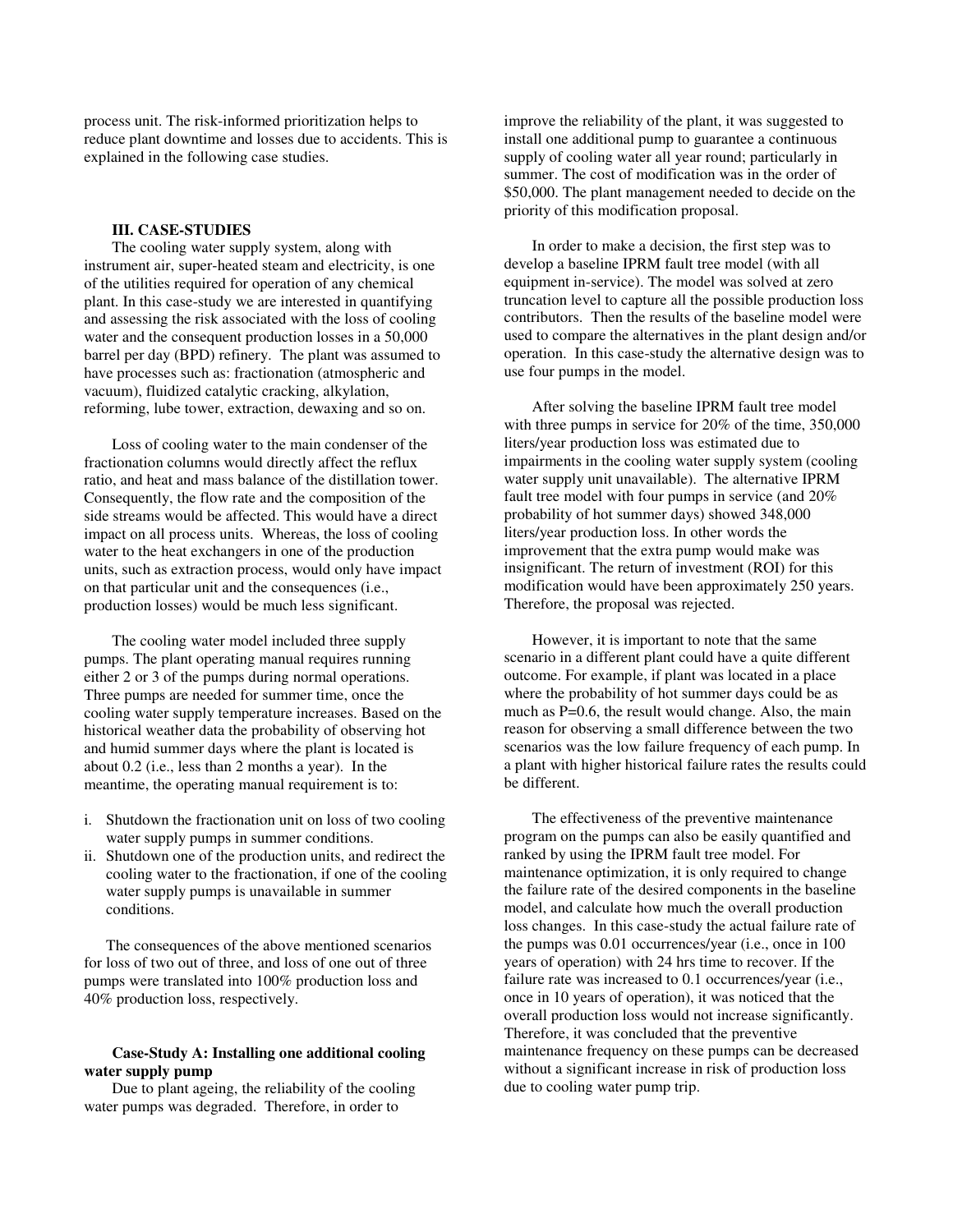## **Case-Study B: Installing one additional cooling water supply control valve**

An alternative design change proposal was installation of a second back-up pneumatic control valve that supplies cooling water to the main header in the fractionation unit. Currently, there is only one valve installed at the boundary of the fractionation unit. This valve adjusts the flow of the cooling water so that the loads in the fractionation unit are supplied first, then the remaining water supplies other loads in the other process units. As can be seen in the top 20 cutsets for the baseline IPRM model, Table [1], a single forced outage event (CW-PV501-FO due to gasket leak, rubber component failure, or CW-PV501-HE due to a human error in the operation of the valve), would directly lead to a 100% loss of production. The frequency of such events is estimated to be around 0.01 occurrences/year.

Similar to what was done in case-study "A", a new fault-tree model was developed with two valves in parallel, and the total production loss estimates compared. The results showed that the baseline 350,000 liters/year production loss drops dramatically to 23,000 liters/year loss once the back-up valve is installed. The modification cost was estimated to be around \$20,000, and that translated into a less than a year ROI.

#### **IV. CONCLUSIONS**

The purpose of this paper was to demonstrate the usefulness of a risk-based decision support system that can be used as a tool to integrate risks and quantify the consequences in term of production losses. The two case studies in this paper show how the IPRM tool can be used to perform "what-if" assessments in support of plant dayto-day operation. It was demonstrated that the IPRM methodology provides the capability to relate the plant production losses to the performance of the major components and hence provides a basis for the allocation of the plant resources in support of plant operation and maintenance activities.

The IPRM methodology is a fairly new concept, and just recently was adopted by nuclear power plants in US and Canada [3, 4]. One of the main advantages of the IPRM methodology is the fact that production losses can be integrated with accident related costs (i.e., economic effects) and environmental damages in one model and then the results can be translated into equivalent dollars for decision-making purposes.

In addition, with process significance ranking capabilities, the IPRM showed that it can help operation and maintenance staff in scheduling the component maintenance activities. It can be used to rank equipment importance in a process unit, and also to rank importance

of different process units in a complex plant. This would have direct application in inventory optimization.

#### **V. REFERENCES**

- 1. Risk-Informed Asset Management (RIAM) Development Plan, EPRI, June 2002. Report 1006268.
- 2. Introduction to Simplified Generation Risk Assessment (GRA) Modeling, EPRI, February 2004. Report 1007386.
- 3. Kee, E. et. al.., "Using Risk-Informed Asset Management for Feedwater System Preventative Maintenance Optimization", Journal of Nuclear Science and Technology, Vol. 41, No. 3, pp. 347-353 (2004).
- 4. Parmar, R. and Plourde, J. "GRA/RIAM Model Development at Darlington Nuclear Station" Probabilistic Safety Assessment Conference, USA (2005).



Figure 1: Process Significance Ranking Diagram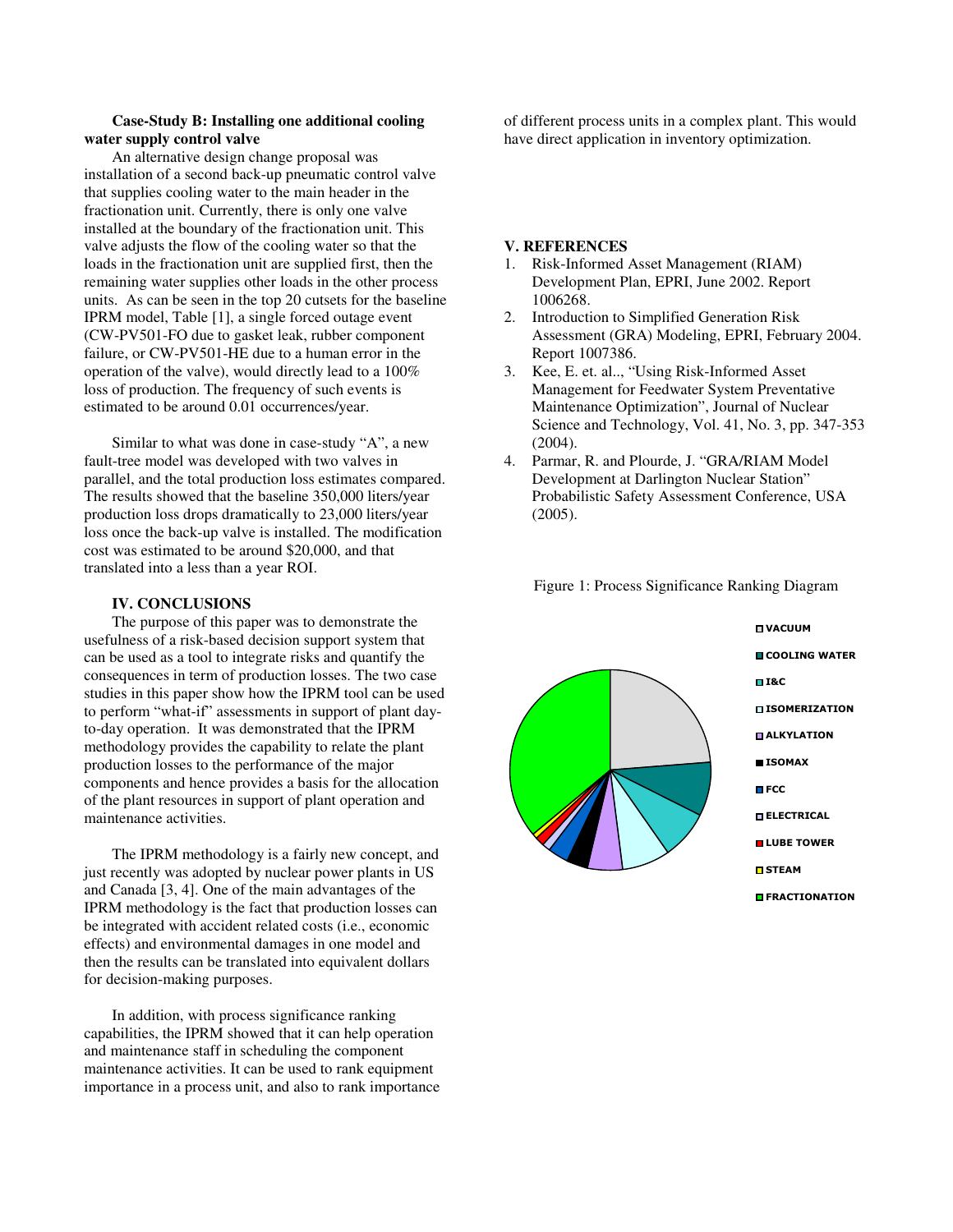

Figure 2: Fault tree diagram for a portion of cooling water supply circuit